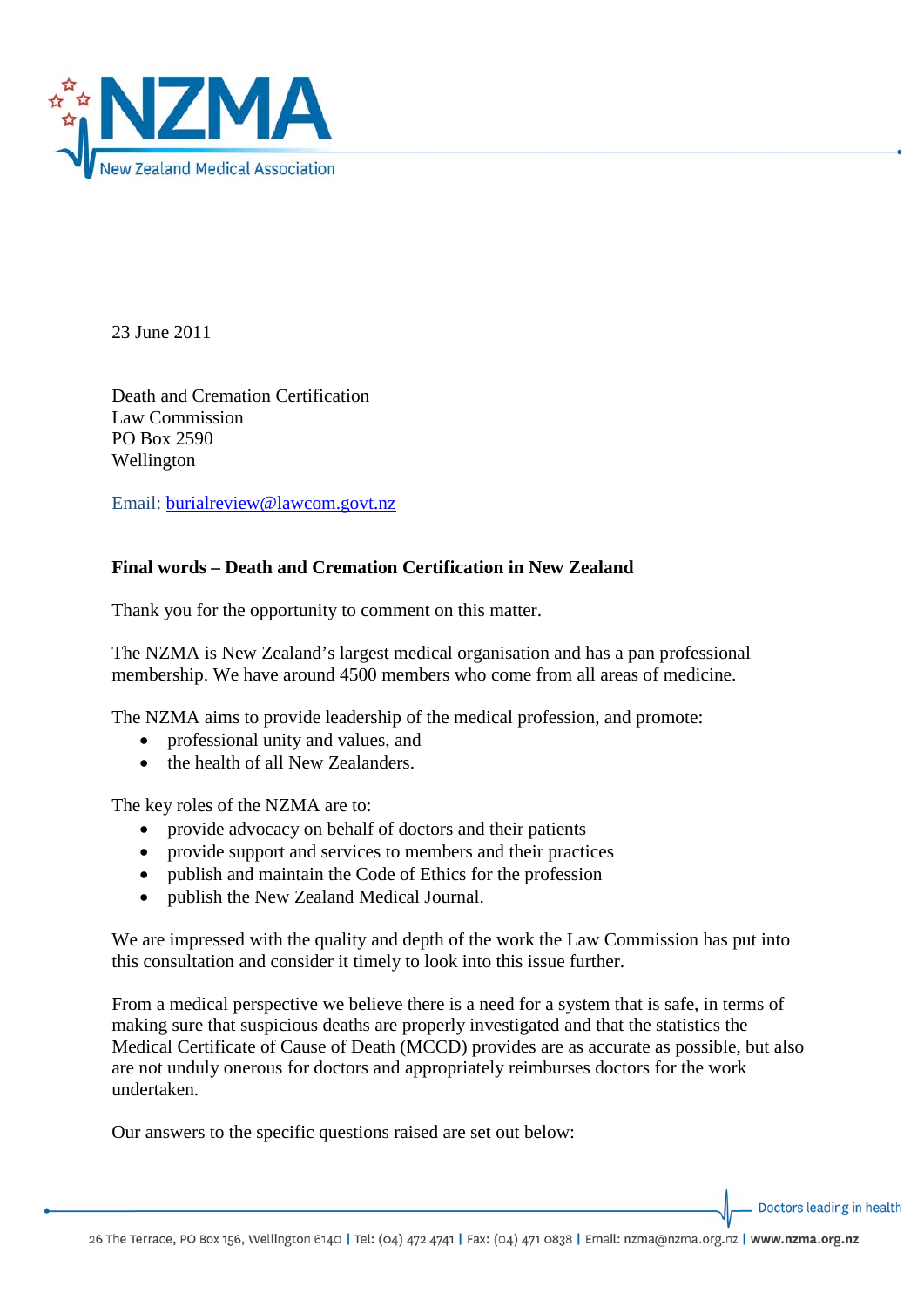**Q1 Should a statutory body have the responsibility for the monitoring and oversight of death and cremation certification in New Zealand? Is there a case for that responsibility to lie with the Ministry of Justice, which also has responsibility for the coronial system?**

We consider that a statutory body should have this responsibility and that the most appropriate body is the Ministry of Justice although the function could also be undertaken by the Ministry of Health if this was desired.

# **Q2 Should random and targeted auditing of death and cremation certificates be undertaken by the body with statutory responsibility for certification?**

Yes, it should.

### **Q3 Should a single doctor continue to be permitted to complete the MCCD without any independent scrutiny or review?**

No. While this works in most cases it places a heavy responsibility on the doctor who sometimes feels pressured by a range of people including the family, colleagues, funeral directors the police and coroner at times. Having a second line of review would make standing up to this pressure much easier.

# **Q4 Or should all deaths be subjected to some form of independent review before final disposition, irrespective of whether the deceased is to be cremated or buried?**

Yes – as above. We consider that maintaining a degree of oversight will lead to greater accuracy in the MCCD and better health statistics.

### **Q5 Should a doctor be required to physically examine the body of every deceased person before completing the MCCD, irrespective of whether the deceased is to be buried or cremated?**

We think they should. In most cases the doctor who examines the body should be the patient's usual doctor or one who contributed to their care in the hospital although that person may not necessarily be the same doctor who completes the MCCD. The same can be said for the signing of the cremation certificate

### **Q6 If not, should there be a temporal restriction on a doctor signing the certificate of a patient who has died and who has not been examined after death – e.g. the doctor must have seen the patient within 14 days of the death? (this provision would only apply when the doctor certifying had been treating the person during their last illness)**

No. If the treating doctor is not available then another doctor should be able to do this. We do not think that that doctor need necessarily have seen the patient in the 14 days prior to their death. However, the doctor must be able to satisfy him or herself from a viewing of the body and a perusal of the patient's notes, of the cause of death.

# **Q7 Should all public hospitals be required to carry out regular internal audits of all Records of Death and MCCDs completed by their doctors to ensure deaths which should be referred to the coroner are referred and to improve the accuracy of death certification?**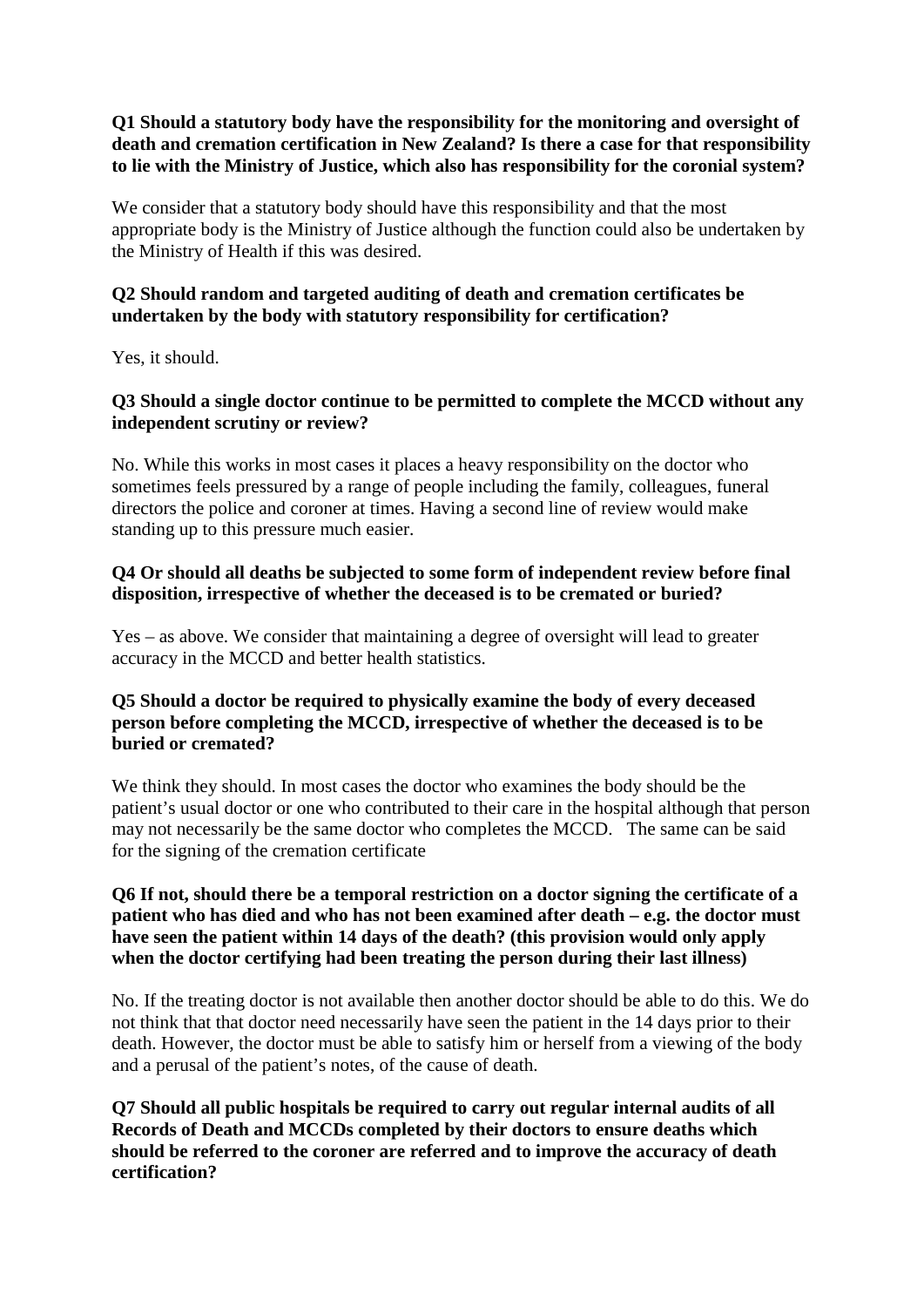Yes.

### **Q8 Should all doctors who are required to complete MCCDs have access to independent expert advice?**

If they consider they need it, then yes.

# **Q9 Should the Ministry of Health Guide to Certifying Deaths be updated and expanded to include a guide to reportable deaths?**

There is a need for increased training in this area, particularly if there are to be changes to the certification process. Depending on what those changes are they may need to be reflected in an amended guide. If the changes are significant then we consider that a number of seminars or meetings held round the country will be necessary in order to update doctors.

### **Q10 Do the circumstances in which doctors are required to report deaths which are "without known cause" or deaths which occur "during medical, surgical, or dental operation, treatment, etc." to a coroner need to be better defined in the Coroners Act 2006?**

We believe they do. Further, the matter should be covered fully in the guidelines and training.

### **Q11 Are there grounds for extending the coroners' jurisdiction to a broader category of deaths? If so which deaths? Where there are unresolved concerns about a death by family members or care givers should it be mandatory for these deaths to be discussed with the coroner?**

We do not believe this will be necessary provided that doctors have access to independent advice.

# **Q12 Should S14 of the Coroners Act be amended to explicitly permit funeral directors, health care workers, relatives of the deceased or any other person with relevant information to report deaths directly to the coroner?**

It could be allowed provided that the role of the medical practitioner is not excluded from the process.

### **Q13 Is there a case for making the Coroner's Record of Death certificate a statutory declaration used for all deaths (rather than hospital deaths only)?**

We think that this idea has merit – provided it is part of the MCCD process.

**Q14 Is there a case for introducing a second-tier of "reviewable" deaths, such as deaths arising from accidents in the elderly, which do not involve a full coronial inquiry but may involve a preliminary examination and possible referral to another authority such as the Health and Disability Commissioner?**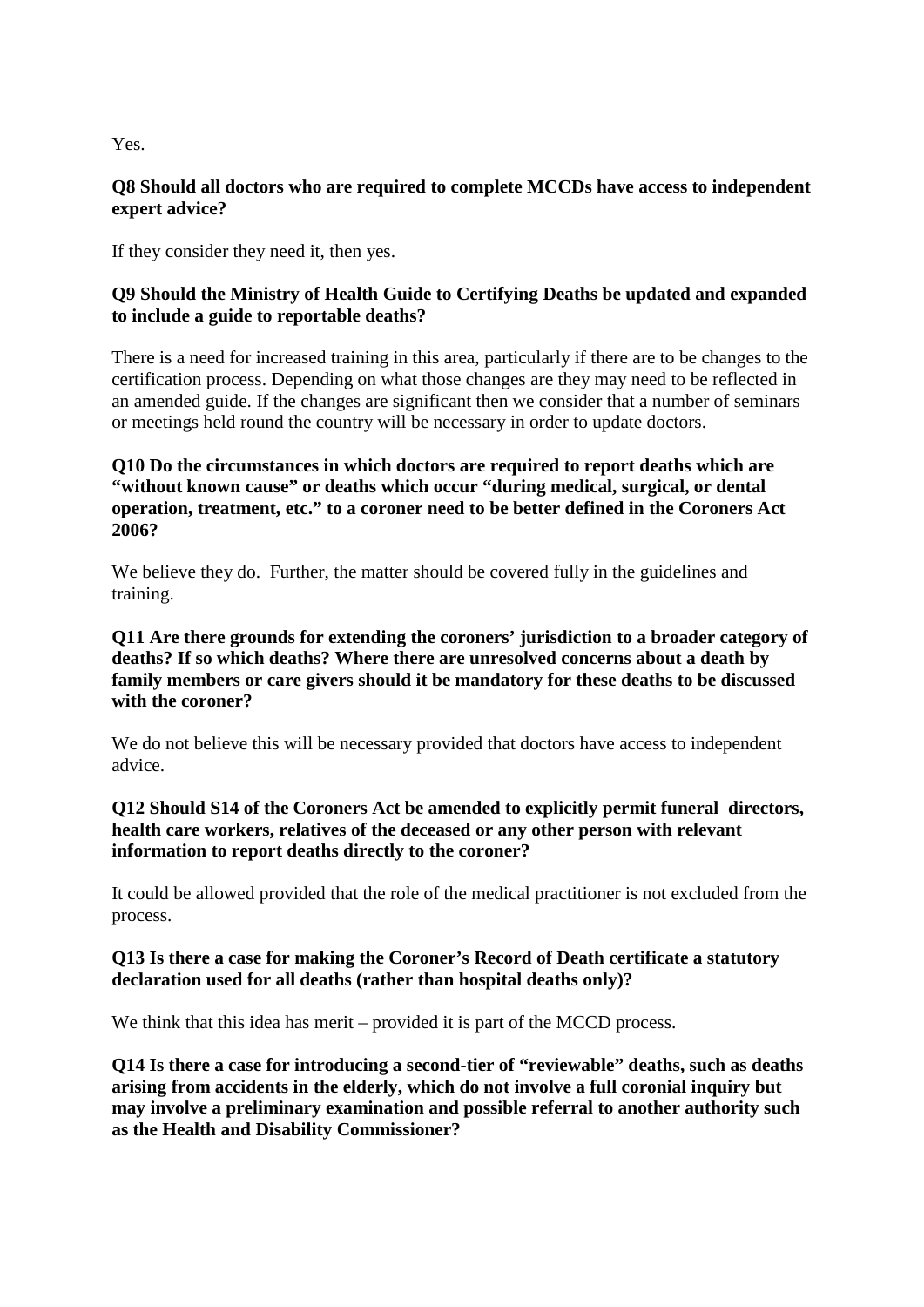No. Cases are either reportable or they are not. In any event we note that relatives of the deceased – or indeed anyone at all – can raise a concern about the standard of care provided with the Health and Disability Commissioner.

# **Q15 Is there merit in reviewing the interface between the Coroner's Office and the various bodies charged with reviewing deaths and improving standards of health care?**

Yes.

**Q16 Should consideration be given to appointing medical advisors to the Coronial Services Unit to ensure coroners have access to expert medical advice in making assessments as to whether to accept jurisdiction of "unknown cause" and deaths in health care?**

Yes. Anything that can assist the coroner in making appropriate recommendations and judgements in a timely fashion should be encouraged. We note that this is currently being trialled in Auckland.

# **Q17 In its current form is the medical referee system providing sufficient safeguards as to justify its continued existence?**

As the consultation document points out, there are many inconsistencies in the process currently. In our view the inconsistencies need to be addressed and the system enhanced.

### **Q18 Is there a case for strengthening the medical referee system and extending it to all deaths?**

Yes – see Q17. Having a second line of review in all deaths is appropriate (see our answers to Q3 and Q4).

# **Q19 Would the medical referee system be strengthened by ensuring referees have access to patient notes and to the person completing the MCCD?**

While this would certainly strengthen the system it will add a level of complexity and potential accountability to the role which will also need to be reflected in the system. Having said that, we believe that the referee should have access to the notes if they consider they need to.

# **Q20 Is there a case for exempting coronial cases from the medical referee system?**

We think there is. At present there appears to be an element of double handling in those cases the coroner has had full involvement (rather than just giving advice or guidance).

# **Q21 Is there a case for exempting hospital deaths from the medical referee system?**

No. In hospital cases the medical referee can be part of the internal audit process but should be a senior clinician(s) with specific responsibility as described in the paper and appendix 1.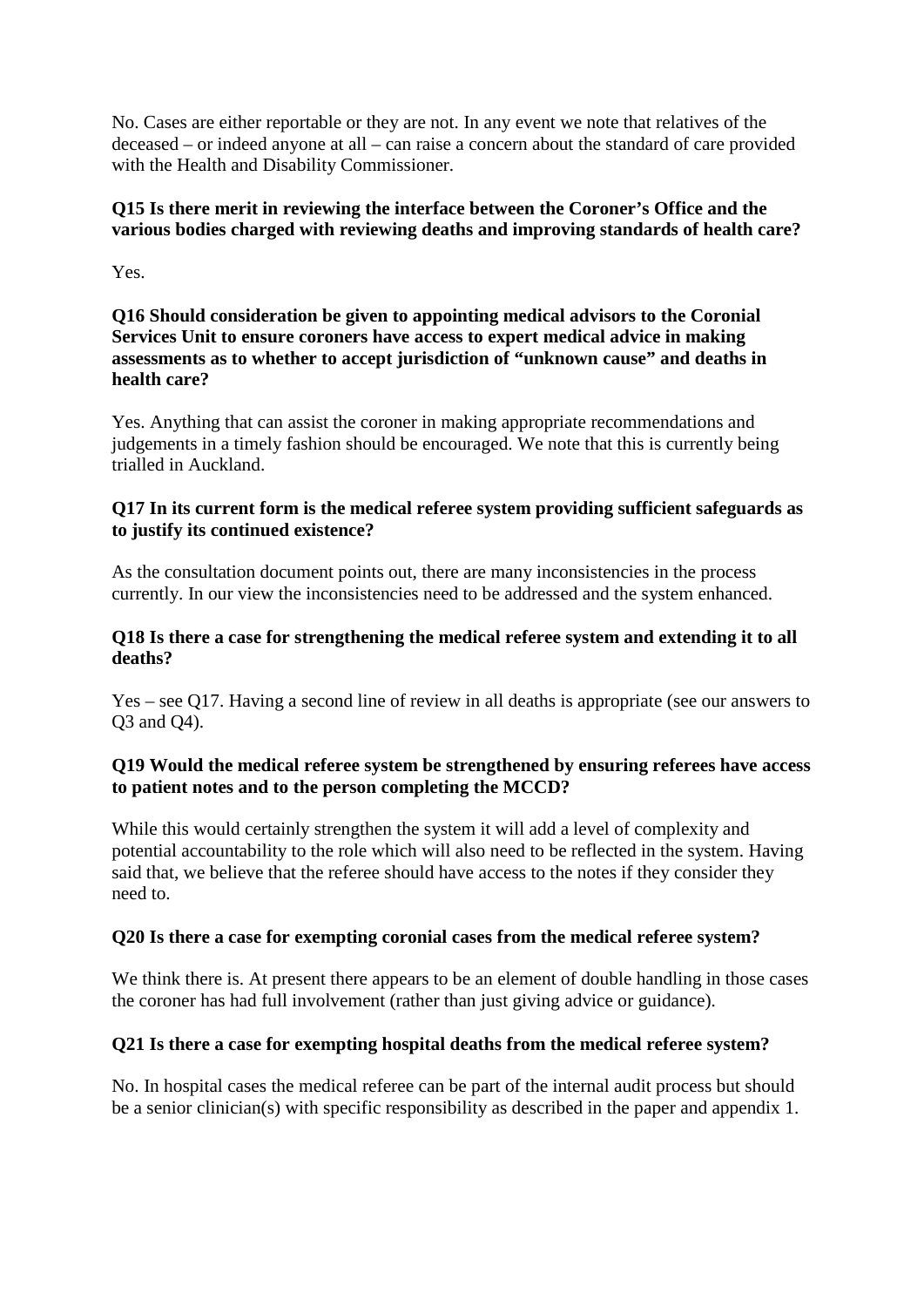### **Q22 Could the role of medical referee be extended to include an advisory function for coroners and doctors in relation to death certification?**

Yes. See Q16.

# **Q23 Should the regulation requiring medical referees to "definitely" establish the cause of death before authorising cremation be amended to reflect the actual level of certainty attainable without autopsy?**

Yes but it also should be extended to the MCCD. The cause of death is often based on the balance of probabilities and these needs to be documented.

### **Q24 Should medical referees receive standardised training, payment and monitoring under a centralised administration? If so should that be the Coroner's Office?**

Yes. We believe the coroner's office is likely to be the most appropriate body.

**Q25 Is there a case for replacing the MCCD, as the document which allows the removal of the body, with a new Record of Death Notification to be completed by a doctor authorised under the Burial and Cremation Act or a nurse practitioner or nurse manager. (The Record of Death would include verification of identity of deceased, verification of life extinct, and preliminary assessment of whether the death is reportable or requires further investigation. The person completing this form would be obliged to undertake a physical examination of the body.) Doctors would remain under a statutory obligation to complete the MCCD within a prescribed period.**

Determining the cause of death is a medical function and is one that should only be determined by a registered medical practitioner. A certificate of life extinct however, could be undertaken by an appropriately trained nurse – probably a Nurse Practitioner in the scope of primary care or geriatrics. This should not extend to a Nurse Manager of a facility as this could be a significant conflict of interest if there is any suggestion of inferior care, accident or medical misadventure.

An appropriately trained nurse as noted above could also provide a preliminary assessment as to whether the death should be reportable.

# **Q26 Should the authority to complete MCCDs be extended to nurse practitioners in circumstances where they have been the deceased's lead carer?**

Accurate determination of cause of death can require the highest level of diagnostic abilities. If permission was extended beyond medical practitioners a high level of training with revised specific scopes of practice would be required in order to maintain current diagnostic accuracy .

# **Q27 Does the MCCD require simplification?**

We think the certificate could be clarified, in particular the form should state that the cause of death is determined on the balance of probabilities.